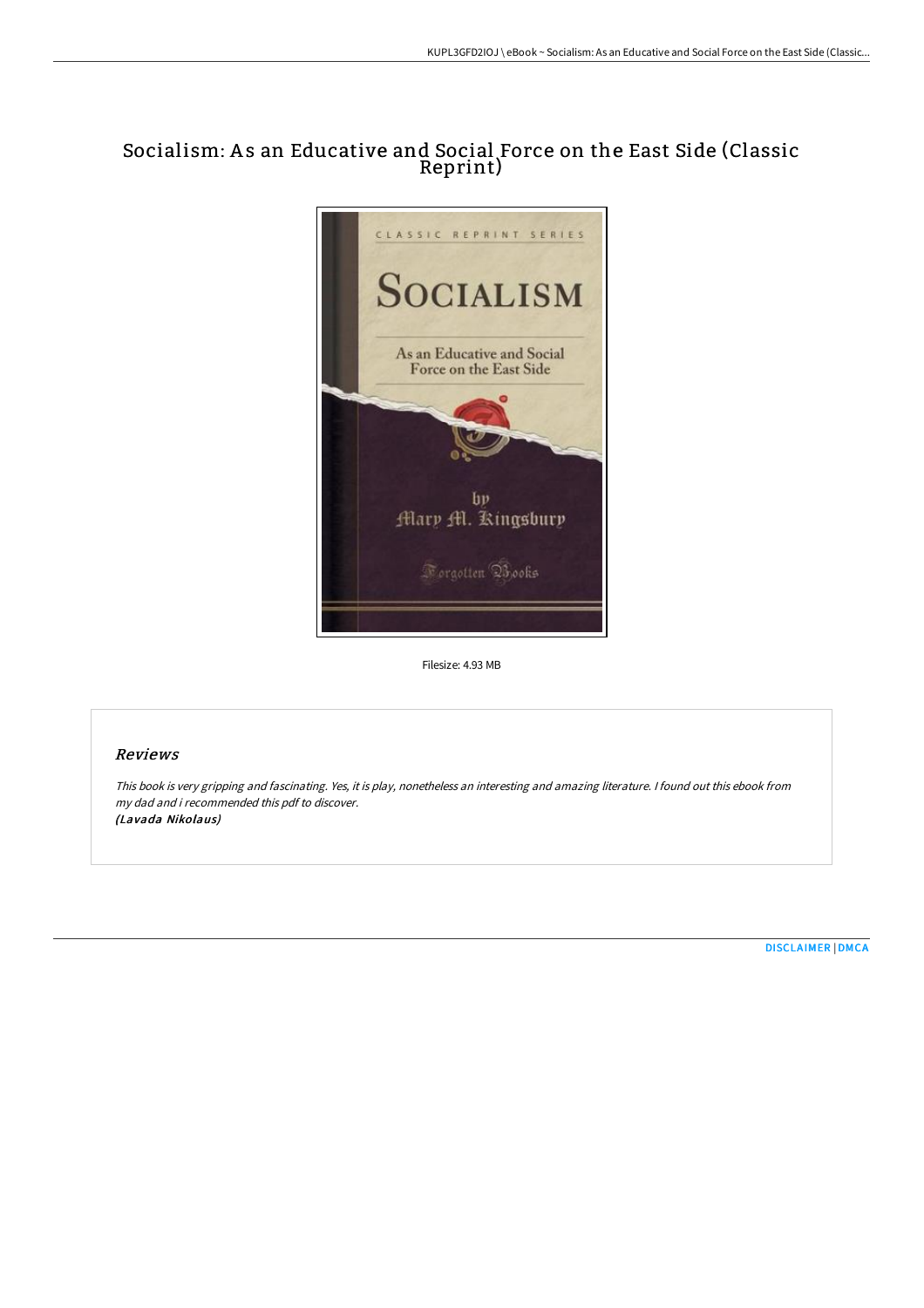## SOCIALISM: AS AN EDUCATIVE AND SOCIAL FORCE ON THE EAST SIDE (CLASSIC REPRINT)



Forgotten Books, United States, 2015. Paperback. Book Condition: New. 229 x 152 mm. Language: English . Brand New Book \*\*\*\*\* Print on Demand \*\*\*\*\*.Excerpt from Socialism: As an Educative and Social Force on the East Side Objects. 1. To claim for the Christian Law the ultimate authority to rule social practice. 2. To study in common how to apply the moral truths and principles of Christianity to the social and economic difficulties of the present time. 3. To present Christ in practical life as the living Master and King, the enemy of wrong and selfishness, the Power of righteousness and love. Membership. Any Communicant of the Episcopal Church in the United States, or of any Church in communion with it, may become a member, and any other person an associate member, on payment to the Treasurer of one dollar. Publications. Papers on various aspects of the social question are issued monthly. No responsibility is assumed by the Union for the particular views of individual writers. It is intended to provide for the expression of different opinions. Subscriptions to the publications, one dollar per annum. Single copies, ten cents each. Special rate to members and associate members: annual dues and subscription to the publications, both at one time, strictly in advance, one dollar. The first and second series of publications may now be had complete, except one number of the first series which is out of print, for one dollar each. Sample Copies. The Secretary will be glad to send free to any Address sample copies of the Constitution or of any of the publications which members may be able to use to advantage in securing new members or subscribers, or in arousing interest in the work of the Union. Members are asked to secure new members subscribers to the publications....

 $\sqrt{m}$ Read [Socialism:](http://techno-pub.tech/socialism-as-an-educative-and-social-force-on-th.html) As an Educative and Social Force on the East Side (Classic Reprint) Online B Download PDF [Socialism:](http://techno-pub.tech/socialism-as-an-educative-and-social-force-on-th.html) As an Educative and Social For ce on the East Side (Classic Reprint)